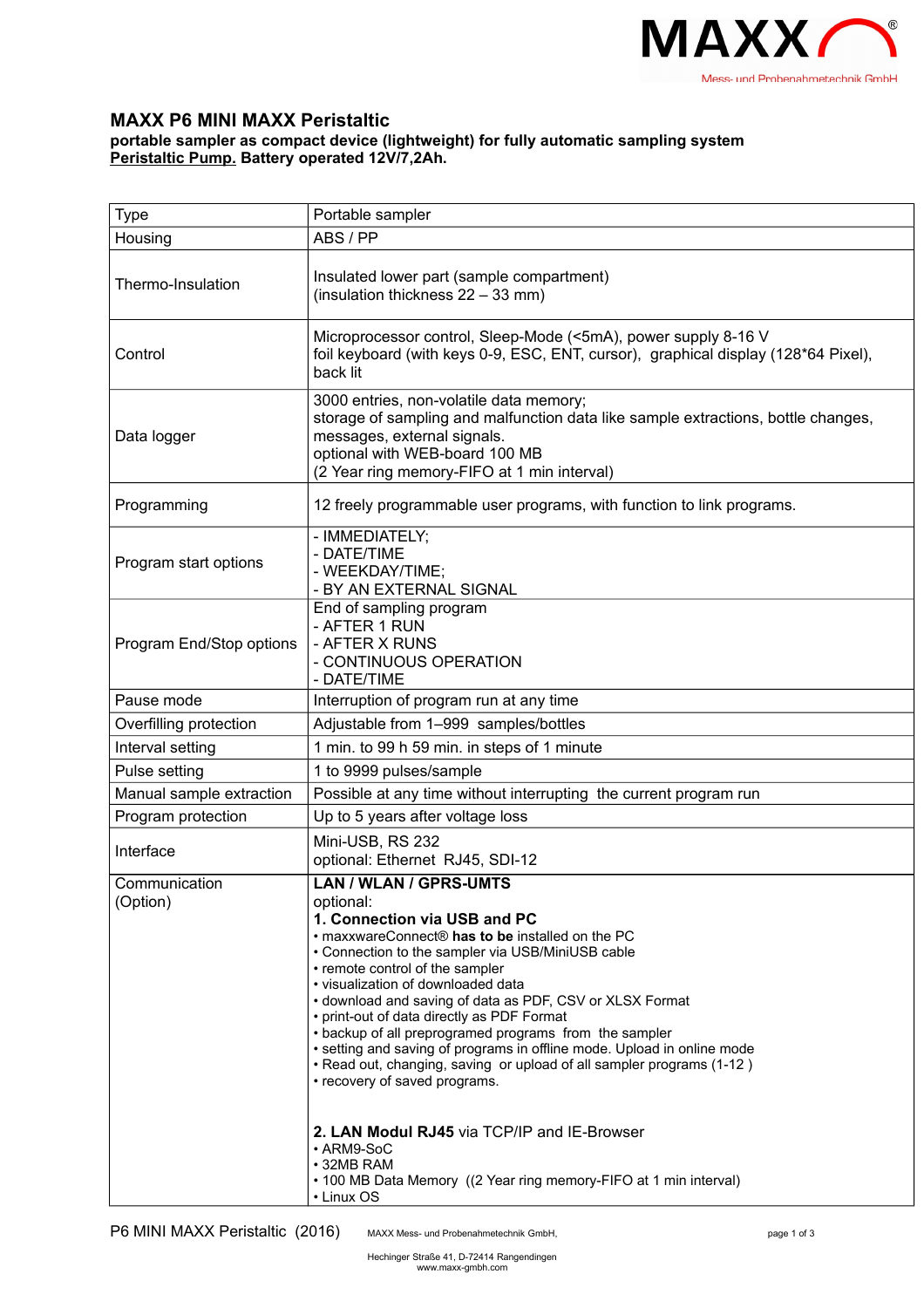

|                                          | $\cdot$ TCP/IP (RJ45)<br>· recording of all CPU Data (like data of sampling cycle, bottle report, error log, temperature etc.)<br>• visualization via Web interface<br>• Data-export (PDF, CSV, XLS)                                                                                                                               |  |  |
|------------------------------------------|------------------------------------------------------------------------------------------------------------------------------------------------------------------------------------------------------------------------------------------------------------------------------------------------------------------------------------|--|--|
|                                          | • E-Mail error messaging                                                                                                                                                                                                                                                                                                           |  |  |
|                                          | or alternatively<br>3. LAN Modul RJ45 + GPRS/UMTS Router<br>• ARM9-SoC<br>$\cdot$ 32MB RAM<br>• 100 MB Data Memory ((2 Year ring memory-FIFO at 1 min interval)<br>• Linux OS                                                                                                                                                      |  |  |
|                                          | $\cdot$ TCP/IP (RJ45)<br>• recording of all CPU Data (like data of sampling cycle, bottle report, error log,<br>temperature etc.)<br>• visualization via Web interface                                                                                                                                                             |  |  |
|                                          | • Data-export (PDF, CSV, XLS)<br>• E-Mail error messaging<br>additionaly<br>+ Fully integrated Router (industrial standard)                                                                                                                                                                                                        |  |  |
|                                          | + UMTS / GPRS<br>+ SIM card holder<br>+ E-Mail error messaging<br>$+$ antenna                                                                                                                                                                                                                                                      |  |  |
| Languages                                | Multi-language, selectable                                                                                                                                                                                                                                                                                                         |  |  |
| Signal inputs                            | $\cdot$ 2 x analogue: 0/4-20 mA,<br>• 8 x digital (flow, event, 1 inputs can be programmed freely)<br>option: expandable with 4x digital, 3 inputs can be programmed freely, and 8x<br>analogue 0-20 mA or 0-10 V, Impulslength 60ms, switching level 7-24 V,<br>max. working restistance 500 Ohm, max. length of signalcable 30 m |  |  |
| Signal outputs / status<br>messages      | • 8 digital outputs,<br>1x of them as collective malfunction message (Relay optional)<br>option: expandable with 8 digital, 5 are freely programmable (in total 6 messages)                                                                                                                                                        |  |  |
| Sampling method                          | - Peristaltic Pump 10-10.000 ml                                                                                                                                                                                                                                                                                                    |  |  |
| <b>Typical Volume</b><br>Repeatability   | Better than $+5$ % or min. $+5$ ml of the average volume in a set                                                                                                                                                                                                                                                                  |  |  |
| Maximum Lift /<br>Suction height         | max. 9 m (at 1013h Pa)                                                                                                                                                                                                                                                                                                             |  |  |
| Typical line velocity at<br>Head height: | (at 1013h Pa)                                                                                                                                                                                                                                                                                                                      |  |  |
| 2 <sub>m</sub><br>4 m<br>6 m             | $1,06 \, \text{m/s}$<br>$0,85 \; \text{m/s}$<br>$0,59$ m/s                                                                                                                                                                                                                                                                         |  |  |
| Suction hose                             | PVC, L=5 m, ID=10 mm, max. hose length 30 m                                                                                                                                                                                                                                                                                        |  |  |
| Sampling modes                           | -Time-related,<br>• Constant Time, Constant Volume (CT, CV)<br>- Flow-dependent,<br>· Variable Time, Constant Volume (VT, CV)<br>• Constant Time, Variable Volume (CT, VV) - (only peristaltic pump)<br>(Flow modes are controlled by an external flowmeter signal)<br>- Event-related and<br>Manual sample extraction.            |  |  |